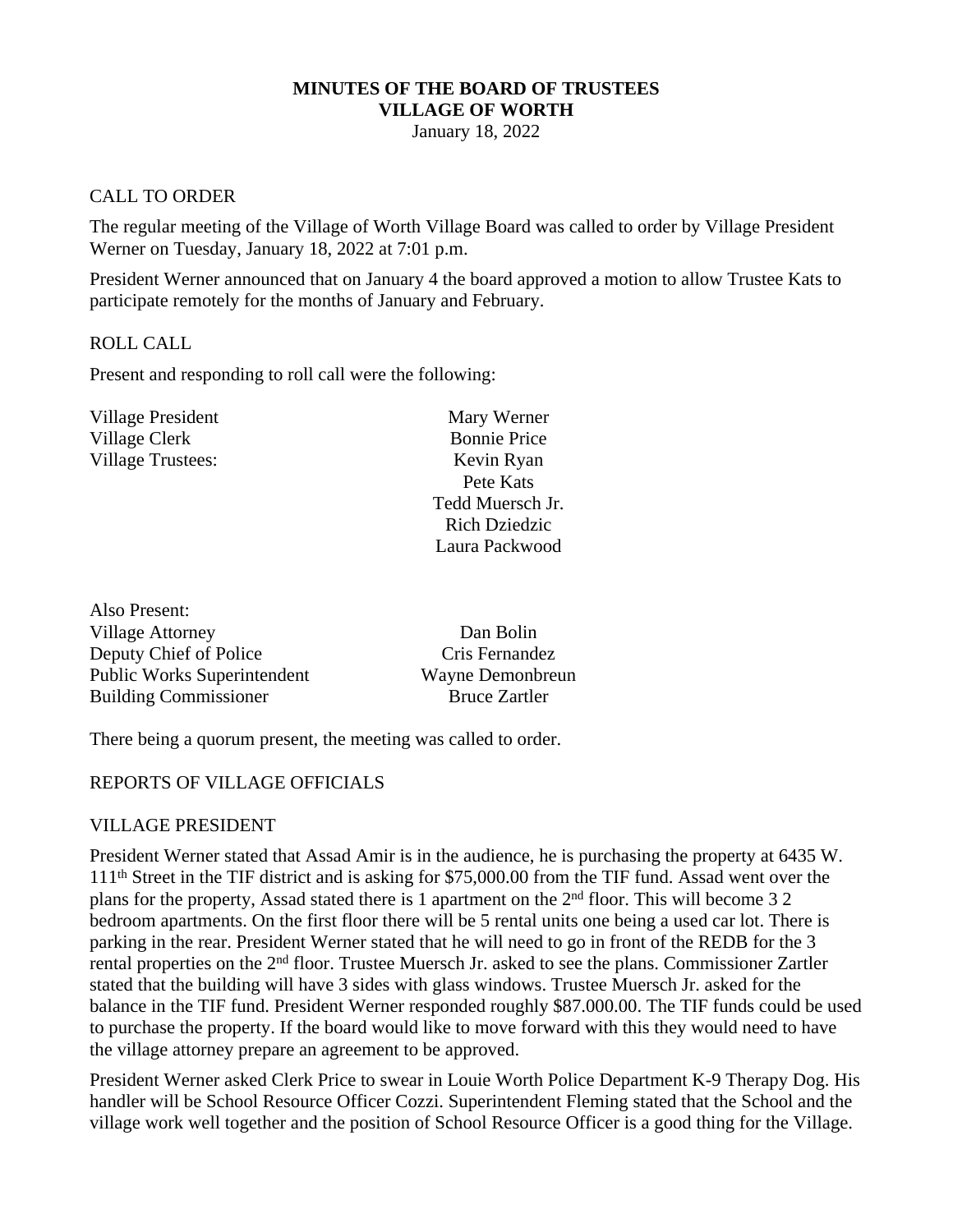Board of Trustees – Minutes January 18, 2022

President Werner stated on the consent agenda is to advise and consent to Village President's appointment of Danny McGuire to the Police & Fire Commission with a term to expire on April 30, 2023. The Police & Fire Commission hires police officers and is a very important position. Danny is a former police officer and a professor. Without any objection this will remain on the consent agenda.

# VILLAGE CLERK

Clerk Price stated that on the consent agenda is to approve the plans for the March 1, 2022 renewal for Medical, Dental and Life. Clerk Price announced that today we received a lower premium. These are the same plans that we have had for several years. Without any objection this will remain on the consent agenda.

## FINANCE COMMITTEE

Trustee Ryan stated that on the consent agenda is to approve the bill list dated January 18 in the amount of \$258,091.78. Without any objection this will remain on the consent agenda.

## PUBLIC SAFETY

Trustee Kats submitted the Police report for the month of December. The Worth Police have made 26 criminal arrests, logged 12,358 miles, and had a 1,122 total events in the month of December.

Trustee Kats announced the Worth Police Department K-9 fundraiser, to be held on January 29, from 6-11 p.m. at the Garden Chalet, tickets are \$30.00 per person, and raffles will be available at the event.

Trustee Kats stated on February 6 from 7- noon will be the Worth Fraternal Order of Police Pancake Breakfast fundraiser to be held at the Marrs Meyer American Legion Hall.

## PUBLIC WORKS COMMITTEE/BEAUTIFICATION COMMITTEE

In the absence of Trustee Urban, Superintendent Demonbreun stated that ME Simpson is performing the annual leak survey. This is to help reduce our unaccounted water loss.

Superintendent Demonbreun submitted the water report for the month of December. The water samples were tested on December 8 and 20 by the Water Department and were found to be satisfactory, according to the testing analysis performed by Envirotest/Perry Labs Inc.

## BUILDING/LICENSING/ORDINANCES

Trustee Dziedzic stated that the REDB denied the request for a Community Service Office at 11302 S. Harlem. The REDB denied the applicant because she wanted to do more things than the REDB application had on it. Hiam Hmadan stated that she is looking to open a community service office. Trustee Packwood explained that we already have a community service business Al Nahda. Hiam stated that she would like to have Covid testing and would do CEDA applications, the board questioned the parking and the services that she would like to do. Hiam stated that she is just going to do CEDA program as on the original REDB application. The board stated that it needs to go back in front of the REDB on February 7.

Trustee Dziedzic stated that on the consent agenda is to adopt Ordinance 2022-01 An Ordinance approving a Special Use to establish and operate an Accounting Office at 11324 S. Harlem Avenue, Worth, Illinois. Trustee Dziedzic stated they will be by appointment and need  $2 - 3$  parking spaces. Without any objection this will remain on the consent agenda.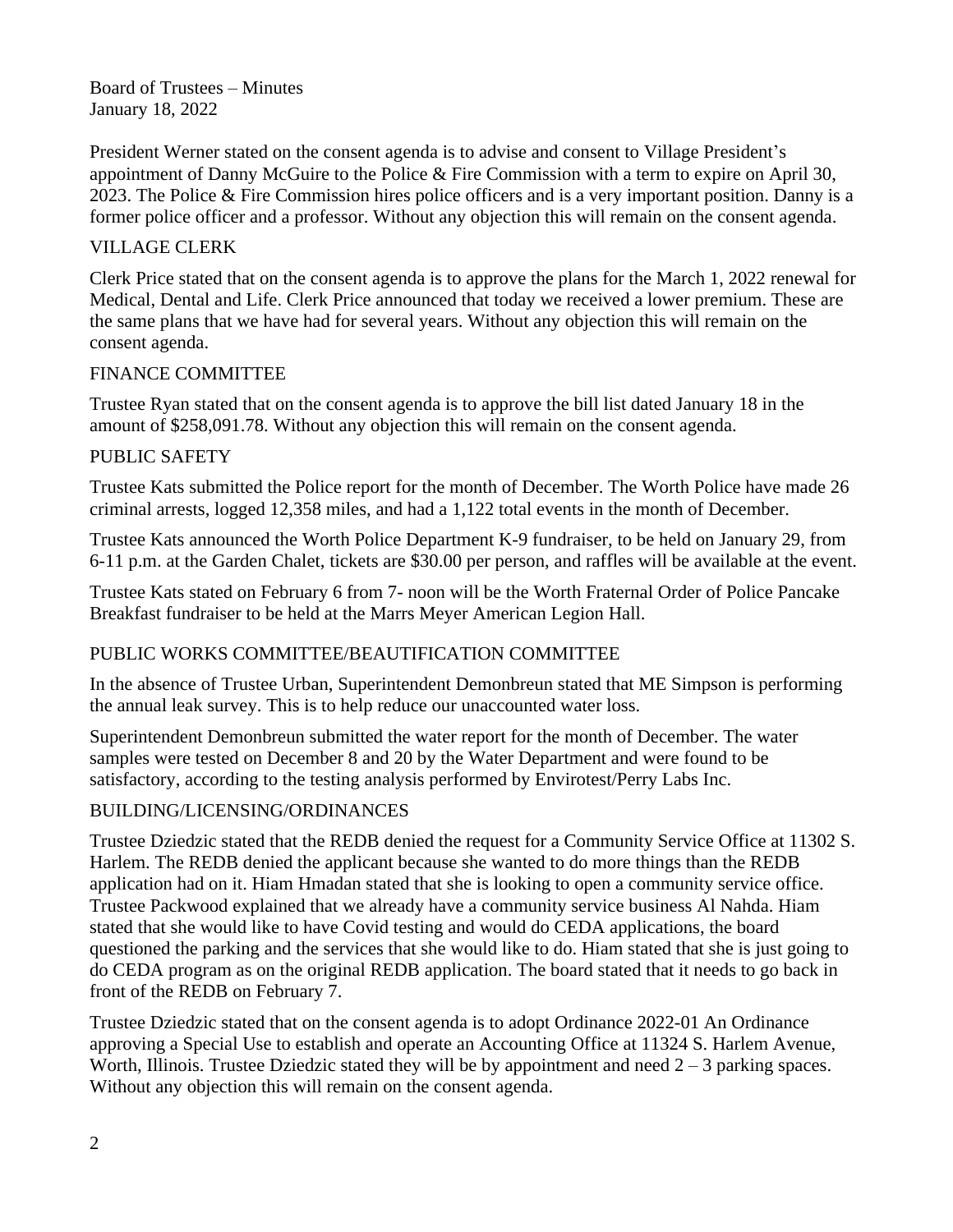Board of Trustees – Minutes January 18, 2022

Trustee Dziedzic stated that on the consent agenda is to adopt Ordinance 2022-02 An Ordinance granting Variances to Section 5-3 and 5-5 of the Village of Worth Municipal Code to allow the construction of a detached garage structure on the property located at 11218 S. Ridgeland Avenue, Worth, Illinois. This is for the School District, they will remove a garage at  $111<sup>th</sup>$  & Oak Park and build a garage at 11218 S. Ridgeland. Without any objection this will remain on the consent agenda.

Commissioner Zartler submitted the building department report. Commissioner Zartler stated that the total dollar amount collected in December 2021 was \$7,419.00 total administrative fees collected was \$530.00, and the building department issued 19 permits for the month of December. The total dollar amount collected in December 2020 was \$4,580.00, total administrative fees collected was \$640.00, and the building department issued 30 permits for the month of December.

#### BUSINESS LICENSES

Trustee Muersch Jr. stated on the consent agenda is to approve business license application request from business owner Mohammad Ramahi to open Eve Boutique DBA Eve Boutique located at 11326 S. Harlem Avenue. They will not need to do any remodeling. She had an online business and does collect sales tax. Without any objection this will remain on the consent agenda.

Trustee Muersch Jr. stated on the consent agenda is to approve business license application request from business owner Hami Alhouary to open Star Accounting located at 11324 S. Harlem Avenue. Without any objection this will remain on the consent agenda.

Trustee Muersch Jr. stated on the consent agenda is to approve business license application request from business owner Scott Vo to open Vegas Nail located at 10658 S. Harlem Avenue. This was a nail salon. Without any objection this will remain on the consent agenda.

## GOLF COURSE

Trustee Packwood stated that it is going good with Orion Management. Orion is in town today and tomorrow working with staff. Grounds Manager Matt McDonald accepted the position with Orion. Trustee Packwood stated that she is working with Attorney Jones to get the sign agreement for Water's Edge.

#### MOTION TO ESTABLISH THE CONSENT AGENDA

Motion was made by Trustee Packwood seconded by Trustee Dziedzic to establish the consent agenda. A roll call followed. Ayes: A roll call followed. Ayes: Trustee Ryan, Muersch Jr., Kats, Packwood, and Dziedzic (5). Nays: (0). Absent: Urban (1). Abstain: (0). Motion carried

#### Consent Agenda January 18, 2022

Approve the meeting minutes from January 4, 2022

To advise and consent to Village President's appointment of Danny McGuire to the Police  $\&$ Fire Commission with a term to expire on April 30, 2023

Approve the plans for the March 1, 2022 renewal for Medical, Dental and Life Approve the bill list dated January 18 in the amount of \$258,091.78

Adopt Ordinance 2022-01 An Ordinance approving a Special Use to establish and operate an Accounting Office at 11324 S. Harlem Avenue, Worth, Illinois